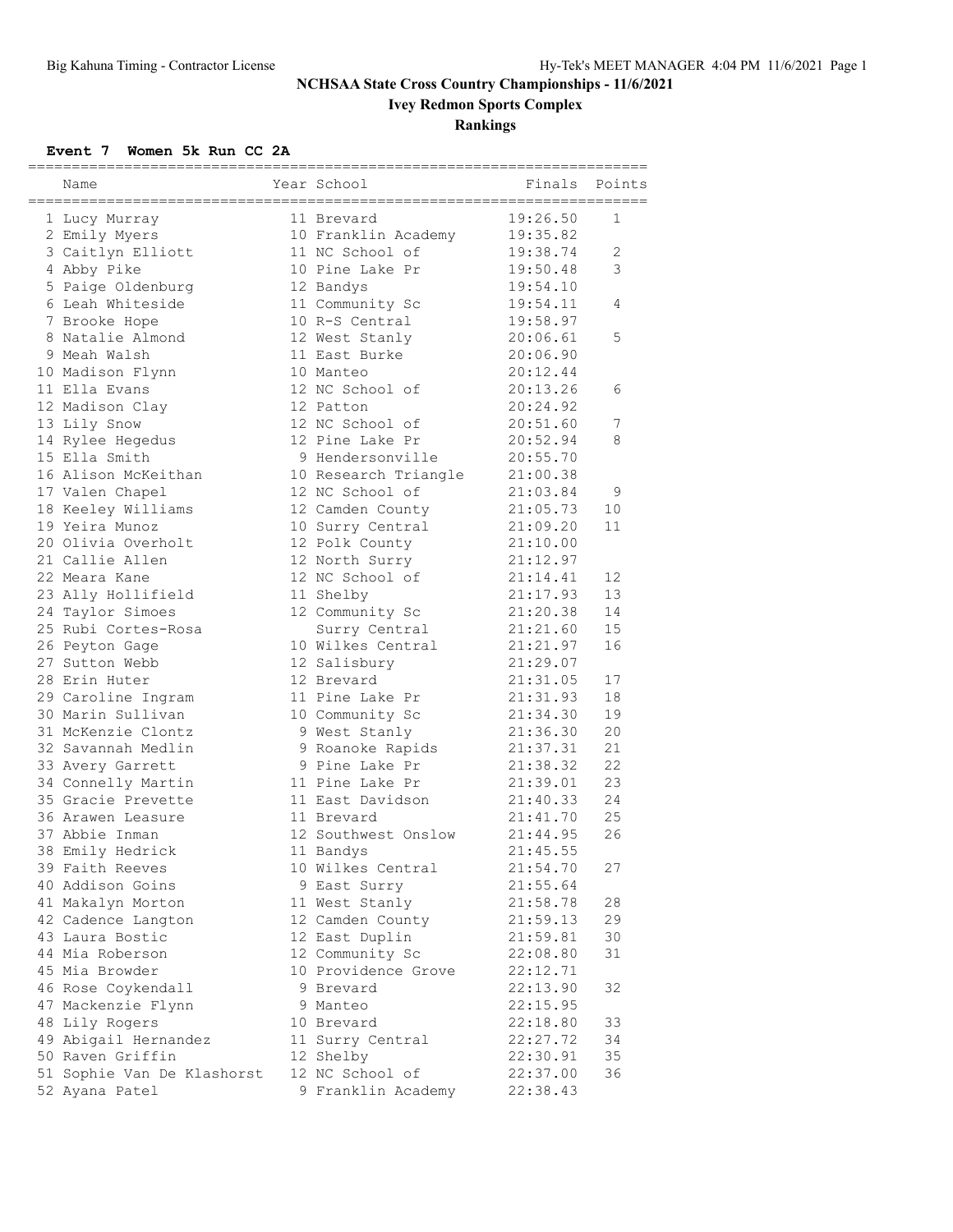**Ivey Redmon Sports Complex**

## **Rankings**

## **....Event 7 Women 5k Run CC 2A**

| 53 Hattie Hensley     | 12 Shelby            | 22:41.51 | 37 |
|-----------------------|----------------------|----------|----|
| 54 Fatima Cepeda      | 10 East Davidson     | 22:43.59 | 38 |
| 55 Camryn Burton      | 11 Community Sc      | 22:46.39 | 39 |
| 56 Caroline White     | 9 West Stanly        | 22:50.87 | 40 |
| 57 Lauren Neal        | 11 Pine Lake Pr      | 22:53.00 | 41 |
| 58 Laney McCollum     | 12 West Stanly       | 22:53.64 | 42 |
| 59 Isabelle Curry     | 12 Wilkes Central    | 22:53.73 | 43 |
| 60 Claire Morgan      | 9 Seaforth Hig       | 22:54.95 | 44 |
| 61 Ellanna Rogers     | 10 East Duplin       | 23:01.96 | 45 |
| 62 Andrea Gonzalez    | 10 Surry Central     | 23:03.32 | 46 |
| 63 Kinsley Botkin     | 11 Princeton         | 23:03.33 |    |
| 64 Saya Geer-Hardwick | 9 Brevard            | 23:03.84 | 47 |
| 65 Ari Redies         | 9 Wilkes Central     | 23:04.73 | 48 |
| 66 Katie Skerpon      | 11 Community Sc      | 23:05.62 | 49 |
| 67 CB Bradshaw        | 9 East Duplin        | 23:06.05 | 50 |
| 68 Charley Whitacre   | 10 South Lenoir      | 23:09.80 | 51 |
| 69 Lanie Fitzgerald   | 10 Surry Central     | 23:10.50 | 52 |
| 70 Brenna Gutierrez   | 9 Camden County      | 23:11.21 | 53 |
| 71 Rachel Bowers      | 12 Research Triangle | 23:11.28 |    |
| 72 Ainsley Heath      | 11 Heide Trask       | 23:14.56 |    |
| 73 Kamdyn Jean        | 10 Roanoke Rapids    | 23:14.78 | 54 |
| 74 Holly Hatch        | 10 West Stanly       | 23:22.54 | 55 |
| 75 Kara Baird         | 9 Roanoke Rapids     | 23:24.33 | 56 |
| 76 Anna Grace King    | 11 Roanoke Rapids    | 23:25.67 | 57 |
| 77 Avery Tysinger     | 10 East Davidson     | 23:26.70 | 58 |
| 78 Weatherly Reeves   | 12 North Surry       | 23:29.02 |    |
| 79 Hailey Broadwell   | 10 Washington        | 23:30.04 |    |
| 80 Amanda Turner      | 12 John A. Holmes    | 23:30.92 |    |
| 81 Caroline DuVall    | 10 Providence Grove  | 23:31.32 |    |
| 82 Ryleigh Pascuzzi   | 11 Southwest Onslow  | 23:33.44 | 59 |
| 83 Sarah Majors       | 10 Providence Grove  | 23:34.31 |    |
| 84 Campbell Cupples   | Pine Lake Pr         | 23:34.81 | 60 |
| 85 Carly Court        | 11 Goldsboro         | 23:35.85 |    |
| 86 Kylie Wade         | 12 Roanoke Rapids    | 23:38.37 | 61 |
| 87 Thuy Nguyen        | 10 Camden County     | 23:39.43 | 62 |
| 88 Gianna Speight     | 9 Farmville Central  | 23:39.84 |    |
| 89 Ella Priddy        | 10 Surry Central     | 23:40.08 | 63 |
| 90 Emerson Martindale | 10 Camden County     | 23:41.06 | 64 |
| 91 Lily Cox           | 10 Seaforth Hig      | 23:45.22 | 65 |
| 92 Evelyn Shea        | 12 Raleigh Charter   | 23:48.41 | 66 |
| 93 Amanda Moran       | 9 Community Sc       | 23:50.22 | 67 |
| 94 Emma Coye          | 12 Brevard           | 23:56.64 | 68 |
| 95 Skyler Wade        | 11 Roanoke Rapids    | 24:00.12 | 69 |
| 96 Jaime Maguire      | 9 Southwest Onslow   | 24:04.49 | 70 |
| 97 Leah Campbell      | 11 Raleigh Charter   | 24:11.63 | 71 |
| 98 Allie Mauney       | 11 Shelby            | 24:15.64 | 72 |
| 99 Ava Belle Cox      | 9 Seaforth Hig       | 24:16.21 | 73 |
| 100 Rylie Wade        | 12 Roanoke Rapids    | 24:20.37 | 74 |
| 101 Karsyn Underwood  | 12 West Stanly       | 24:20.55 | 75 |
| 102 Claudia Castillo  | South Lenoir         | 24:20.90 | 76 |
| 103 Chloe Montgomery  | 10 East Davidson     | 24:25.94 | 77 |
| 104 angie fabin       | 12 Webb, J. F.       | 24:43.25 |    |
| 105 Anna McKinstry    | 11 Raleigh Charter   | 24:44.12 | 78 |
| 106 Harriet Jackson   | 12 Raleigh Charter   | 24:49.02 | 79 |
| 107 Jude White        | 9 Raleigh Charter    | 24:52.00 | 80 |
|                       |                      |          |    |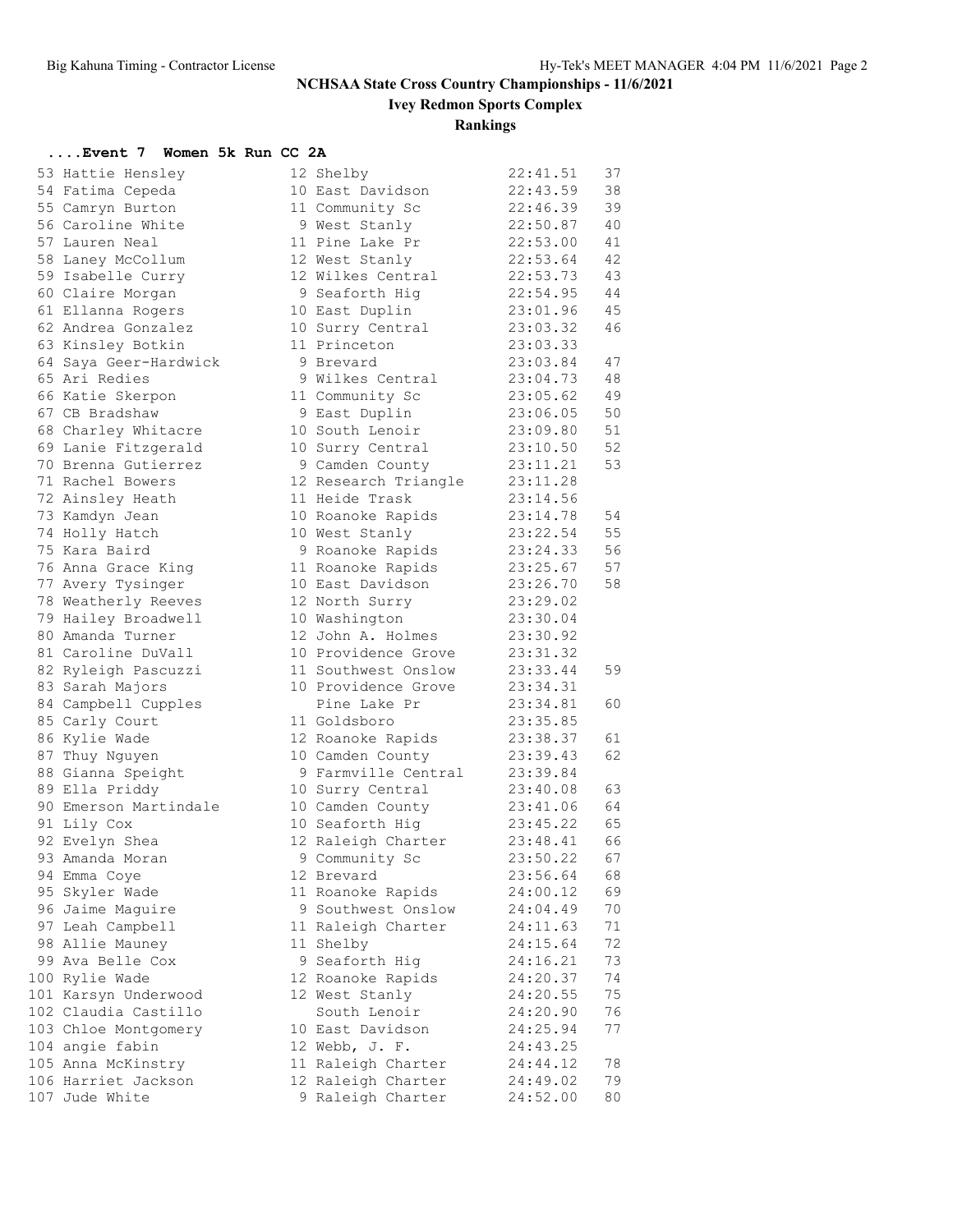## **Ivey Redmon Sports Complex**

## **Rankings**

#### **....Event 7 Women 5k Run CC 2A**

| 108 Joselin Flores                           | South Lenoir                 | 24:52.69 | 81  |
|----------------------------------------------|------------------------------|----------|-----|
| 109 Jiin Ta                                  | 11 Raleigh Charter           | 24:55.59 | 82  |
| 110 Kate Hollifield                          | 12 Shelby                    | 24:58.32 | 83  |
| 111 Anna Schweppe                            | 9 Shelby                     | 25:02.23 | 84  |
| 112 Kaitlynn Gore                            | 12 East Davidson 25:09.54    |          | 85  |
| 113 Thalia Ayala                             | South Lenoir 25:12.04        |          | 86  |
| 114 Jayden Hoffman                           | 9 Heide Trask 25:17.69       |          |     |
| 115 Gabby Trimnal                            | 10 East Davidson 25:24.59    |          | 87  |
| 116 Carly Pasco                              | 25:27.73<br>11 Shelby        |          | 88  |
| 117 Rachel Noble                             | South Lenoir 25:27.91        |          | 89  |
| 118 Emma Whaley                              | 12 East Duplin 25:46.98      |          | 90  |
| 119 Emma Monroe                              | 11 Southwest Onslow 26:08.48 |          | 91  |
| 120 Wendy Cantor                             | 11 Surry Central             | 26:35.41 | 92  |
| 121 Juana Jimenez                            | 9 Seaforth Hig 26:40.48      |          | 93  |
| 122 Abby Holloman                            | South Lenoir 26:45.76        |          | 94  |
| 123 Kaelyn Twiggs                            | 11 Wilkes Central            | 26:56.68 | 95  |
| 124 Abbie Lehman                             | 9 Seaforth Hig               | 27:09.55 | 96  |
| 125 Kayla Liang                              | 11 Raleigh Charter 27:24.37  |          | 97  |
| 126 Madelyn Tucker                           | South Lenoir 27:31.96        |          | 98  |
| 127 Cadyence Guyer                           | 9 Camden County              | 28:01.63 | 99  |
| 128 Victoria Royal                           | 12 Camden County 28:32.10    |          | 100 |
| 129 Emily Thompson                           | 10 Southwest Onslow          | 28:32.70 | 101 |
| 130 Shaylen McLean 12 East Davidson 29:15.33 |                              |          | 102 |
| 131 Yasmin Perez                             | 11 Wilkes Central 29:32.70   |          | 103 |
| 132 Taylor Barlow                            | 11 Wilkes Central 30:12.03   |          | 104 |
| 133 Ashleigh Sarmiento                       | 9 East Duplin                | 30:54.92 | 105 |

#### Team Scores

| Rank Team                                                                        | Total | $\mathbf{1}$ | $\overline{2}$ | 3 <sup>7</sup> | $\overline{4}$ | $5^{\circ}$ | $*6$ | $*7$ | $*8$ | $*9$ |
|----------------------------------------------------------------------------------|-------|--------------|----------------|----------------|----------------|-------------|------|------|------|------|
| 1 NC School of Science & Ma<br>Total Time:<br>1:43:01.85<br>20:36.37<br>Average: | 36    | 2            | 6              | 7              | 9              | 12          | 36   |      |      |      |
| 2 Pine Lake Preparatory<br>Total Time: 1:45:32.68<br>21:06.54<br>Average:        | 74    | 3            | 8              | 18             | 22             | 23          | 41   | 60   |      |      |
| 3 Community School of David<br>Total Time:<br>1:47:43.98<br>21:32.80<br>Average: | 107   | 4            | 14             | 19             | 31             | 39          | 49   | 67   |      |      |
| 4 Brevard<br>Total Time: 1:47:11.95<br>21:26.39<br>Average:                      | 108   | $\mathbf{1}$ | 17             | 25             | 32             | 33          | 47   | 68   |      |      |
| 5 West Stanly<br>Total Time: 1:49:26.20<br>21:53.24<br>Average:                  | 135   | 5            | 20             | 28             | 40             | 42          | 55   | 75   |      |      |
| 6 Surry Central<br>1:51:12.34<br>Total Time:                                     | 158   | 11           | 15             | 34             | 46             | 52          | 63   | 92   |      |      |

Average: 22:14.47